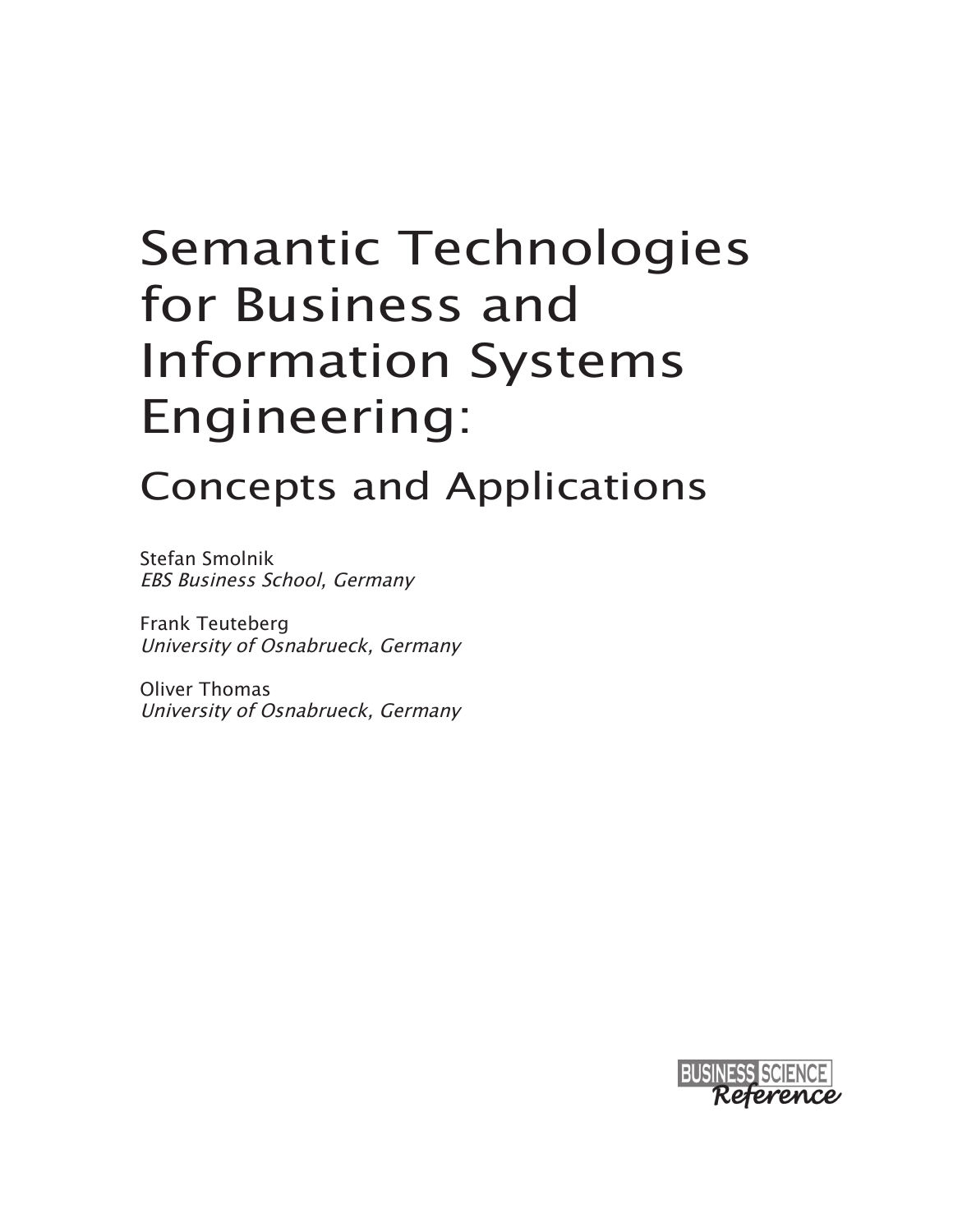| <b>Managing Director:</b>       | Lindsay Johnston                      |
|---------------------------------|---------------------------------------|
| <b>Book Production Manager:</b> | Sean Woznicki                         |
| Development Manager:            | Joel Gamon                            |
| Development Editor:             | Michael Killian                       |
| <b>Acquisitions Editor:</b>     | Erika Carter                          |
| Typesetters:                    | Jennifer Romanchak, Adrienne Freeland |
| Print Coordinator:              | Jamie Snavely                         |
| Cover Design:                   | Nick Newcomer                         |
|                                 |                                       |

Published in the United States of America by Business Science Reference (an imprint of IGI Global) 701 E. Chocolate Avenue Hershey PA 17033 Tel: 717-533-8845 Fax: 717-533-8661 E-mail: cust@igi-global.com Web site: http://www.igi-global.com

Copyright © 2012 by IGI Global. All rights reserved. No part of this publication may be reproduced, stored or distributed in any form or by any means, electronic or mechanical, including photocopying, without written permission from the publisher. Product or company names used in this set are for identification purposes only. Inclusion of the names of the products or companies does not indicate a claim of ownership by IGI Global of the trademark or registered trademark.

#### Library of Congress Cataloging-in-Publication Data

Semantic technologies for business and information systems engineering: concepts and applications / Stefan Smolnik, Frank Teuteberg and Oliver Thomas, editors.

p. cm.

Includes bibliographical references and index.

 Summary: "This book investigates the application of semantic technologies to business and information systems engineering"-- Provided by publisher.

 ISBN 978-1-60960-126-3 (hardcover) -- ISBN 978-1-60960-128-7 (ebook) 1. Semantic computing. 2. Semantic networks (Information theory) 3. Management information systems. I. Smolnik, Stefan, 1970- II. Teuteberg, Frank, 1970- III. Thomas, Oliver, 1971- IV. Title. QA76.5913.S47 2012

005.7--dc23

#### 2011031983

British Cataloguing in Publication Data

A Cataloguing in Publication record for this book is available from the British Library.

All work contributed to this book is new, previously-unpublished material. The views expressed in this book are those of the authors, but not necessarily of the publisher.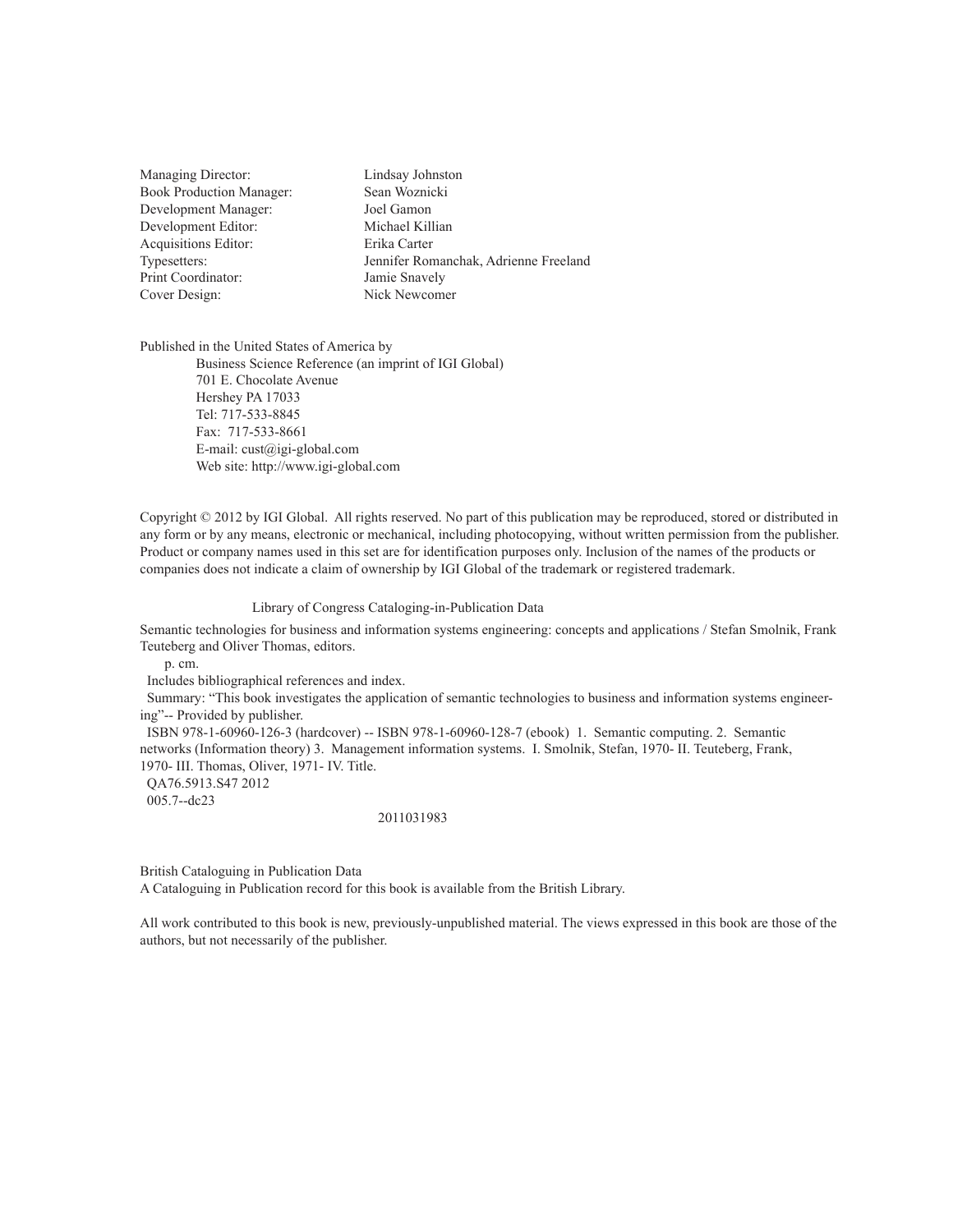## Chapter 1 Ontologies and Controlled Vocabulary: Comparison of Building Methodologies

**Daniela Lucas da Silva** *Universidade Federal do Espírito Santo, Brazil*

> **Renato Rocha Souza** *Fundação Getúlio Vargas, Brazil*

**Maurício Barcellos Almeida** *Universidade Federal de Minas Gerais, Brazil*

#### **ABSTRACT**

*This chapter presents an analytical study about methodology and methods to build ontologies and controlled vocabularies, compiled by the analysis of a literature about methodologies for building ontologies and controlled vocabularies and the international standards for software engineering. Through theoretical and empirical research it was possible to build a comparative overview which can help as a support in the defining of methodological patterns for building ontologies, using theories from the computer science and information science.*

#### **INTRODUCTION**

The organization of information has increasingly became a crucial process as the volume of information available has exponentially increased, sometimes resulting in the chaotic information collections. In this sense, a lot of research has been made (Lancaster, 1986; Gruber, 1993; Berners-Lee, Hendler & Lassila, 2001) aiming at the construction of mechanisms for the organization of information with the sole objective of improving the efficacy of the information retrieval systems.

This fact contributes to the attention paid to the ontologies, which are originated in the theoretical field of Philosophy (Corazzon, 2008) and are researched and developed as a tool for the representation of knowledge in Computer and Information Sciences. For the Information Science, the ontologies are of interest because of their potential to organize and represent information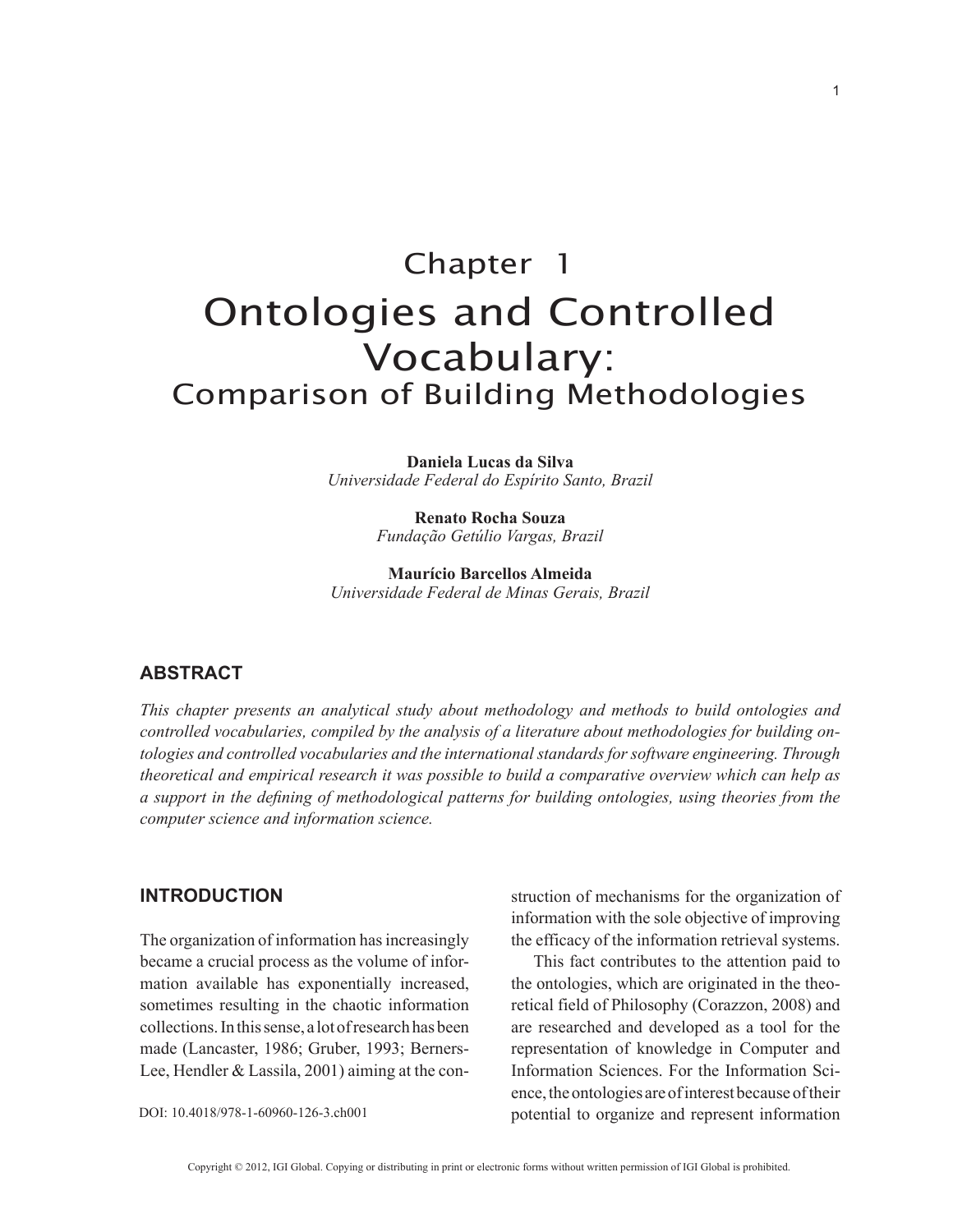(Vickery, 1997). According to Almeida & Barbosa (2009), the ontologies can improve the information retrieval processes as they organize the content of the data sources in a specific domain.

Gruber (1993) presents a definition which is widely accepted by the ontology community: "an explicit specification of a conceptualization" (Gruber, 1993, p. 2), where "explicit specification" would be related to concepts, properties and explicitly defined axioms; and "conceptualization" regards an abstract pattern of any real world phenomenon. As components of ontology (Gómez-Pérez, Fernández, & Vicente, 1996; Gruber, 1993), there are: a) conceptual classes which organize the concepts of a domain in a taxonomy; b) class attributes, which are relevant properties of the concept; c) instances, which are used to represent objects specific to a context; d) attributes of instances, which are relevant properties used to describe the instances of a concept; e) relationships between classes, which represent the type of interaction between the concepts of a domain; f) invariants, which always have the same values and are generally used in standards or formulations to infer knowledge in ontology; g) terms, which design the concepts of a domain; h) formal axioms, which limit the interpretation and usage of the concepts involved in the ontology; and i) standards, which determine conditions to the domain besides inferring values for attributes.

This chapter proposes an analytical study on methodologies and methods used for ontology building more commonly found in the literature and methodologies and standards designed to build controlled vocabulary, in order to delineate a comparative overview about the construction of such instruments. Such panorama can contribute to the definition of methodological standards for the construction of ontologies through the integration of theoretical and methodological principles from the Information and Computer Sciences as well as from contributions of known methodologies and methods employed to build ontologies and controlled vocabularies.

In order to accomplish the task proposed, the methodological steps taken in the research were the following: i) the identification and selection of documents referring to the subject methodologies for ontology building; ii) the identification and selection of methodologies for ontology building discussed in them; iii) the identification and selection of standards for the construction of controlled vocabulary; iv) the definition of content analysis categories in order to collect data relevant to the research; and v) the comparative analysis of the methodologies, methods and standards.

#### **Background**

Within the domain of ontologies development, the approaches for their building are, invariably, specific and limited. One problem, from the methodological point of view, is that there are neither patterns nor wide accepted methodologies for its building (Fernández et al., 1999; Uschold, & Gruninger, 1996). Despite the fact that great quantities of ontologies have already been developed by different communities – chemistry (Gómez-Pérez, Fernández & Vicente, 1996) and in business process modelling (Gruninger & Fox, 1995), just to give a few examples – under different approaches and using different methods and techniques, there is no consensus about a "gold standard" for the development process (Fernández, Gómez-Pérez & Juristo, 1997). The consequence is the absence of rigorous standardized techniques. Besides that, it is verified the lack of a systematic explanation on how and where the theoretical approaches will be used within their elaboration process.

Information Science researchers (Vickery, 1997; Soergel, 1997; Soergel, 1999; Gilchrist, 2003) often present similarities in their ideas about controlled vocabulary used in Library Science, like the thesauri, taxonomies and tools used in Artificial Intelligence, such as ontologies. The similarities lay especially in the way the structures of these tools are devised, which demands the organization of concepts into processes that include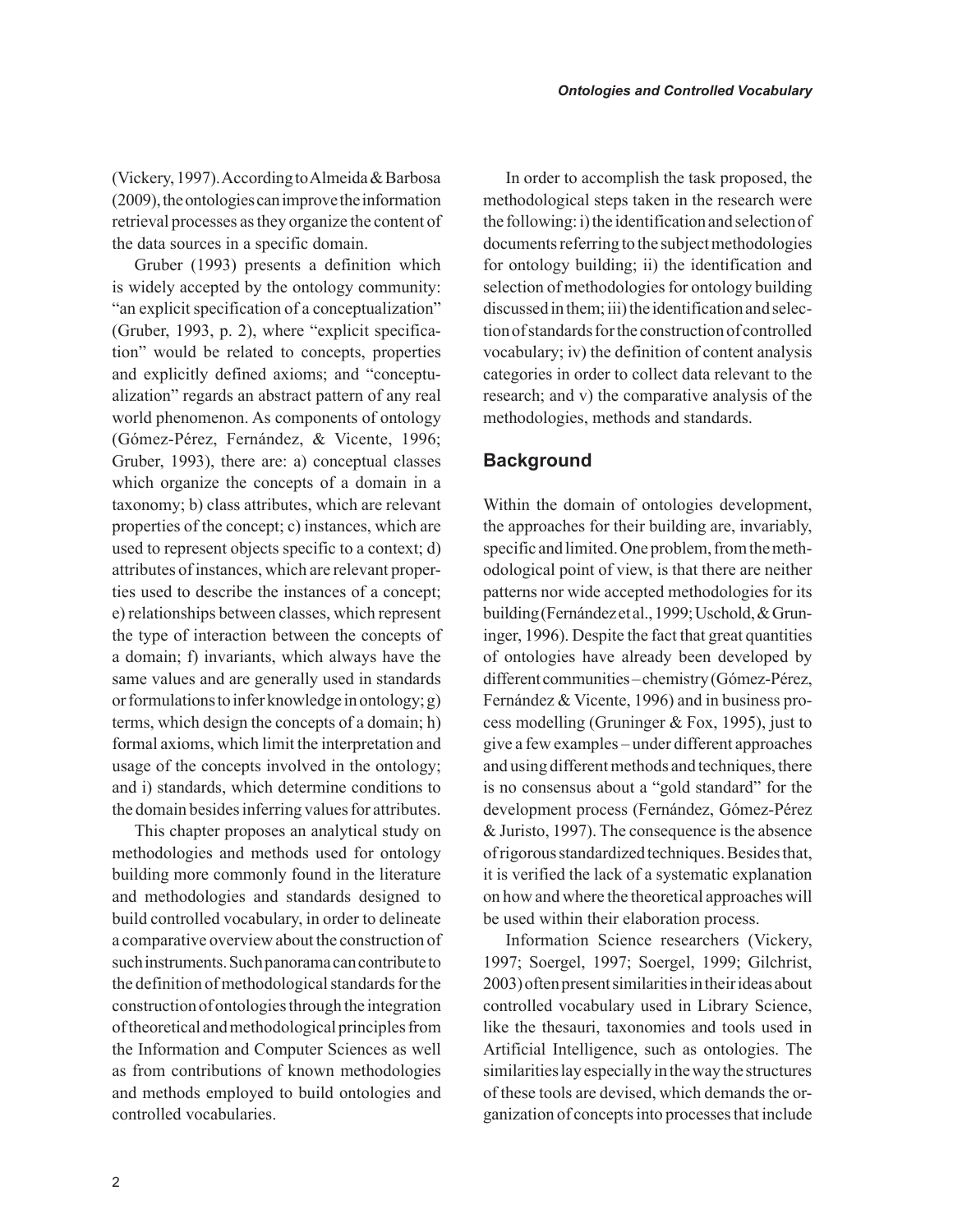the categorization and classification of concepts, the definition of the relationships between these concepts and the treatment of the terminology employed in the concepts and structure relations.

Soergel (1999) highlights the lack on the communication among the many fields which work with conceptual structures, like ontologies. Silva (2008) corroborated this vision showing how many ontology engineering methodologies are available whilst no true standard is accepted. This may explain why, according to the words of Gómez-Pérez et al (2004), methodologies for ontology engineering are never used in practice

#### **Literature Analysis**

The first methodological step in the research was the identification and selection of the available literature on methodologies for ontology building and engineering. We have chosen to search in the knowledge bases that were available, as Citeseer<sup>1</sup>, ACM Portal<sup>2</sup> and Google Scholar<sup>3</sup>, being all of them references in the Information Science and Computer Science Fields. We have sought also the main references from these articles, in order to enhance the results.

After selecting the knowledge bases, we have performed the following steps: i) selection of articles with the keywords "ontology" or "ontologies" associated to "building", "methodology" and/or "engineering"; ii) selection of the most commonly cited sources from the previously found articles, adding those to the selected documents; iii) identification of the methodologies for building ontologies in the selected documents; iv) frequency analysis of the citations to the methodologies, to choose the most preeminent; and v) definition of the set of methodologies to be used in the research.

The process of analysis and interpretation of retrieved documents took place through the usage of bibliometrics and content analysis (Bardin, 1977) techniques, which enabled the selection of the relevant documents. Content analysis includes

a set of communication analysis techniques which aim at obtaining indicators (quantitative or not) that allow the inference of knowledge present in the messages.

According to the criteria, we have obtained 25 relevant documents from the survey. When we applied citation analysis, we found that the TOVE was the most cited methodology (68%), followed by the Enterprise Ontology (60%), Methontology (56%), Cyc (36%), Kactus (24%), Sensus and On-To-Knowledge (20% each), method 101  $(12\%)$  and KBSI IDEF5  $(4\%)$ . Then we have analysed which of these methodologies aimed to build domain ontologies, discarding the On-To-Knowledge and KBSI IDEF5.

The methodologies and methods used for the construction of ontologies chosen for the comparative analysis were: a) Gruninger and Fox's TOVE methodology; b) Uschold and King's Enterprise Methodology; c) the Methontology methodology; d) the Cyc method; e) the Kactus method; f) the Sensus method; and g) the 101 method. It was assumed that, by analyzing the most discussed methodologies in the literature, it would be possible to achieve a reasonable result regarding a comparative study of methodologies used in ontology engineering.

Throughout the activity to identify methodologies for the building of controlled vocabulary, the existence of standards and manuals created by nationally and internationally acknowledged institutions was also verified. As a main reference, this research used one standard, which is justified by the following criteria: a) it is the most current standard (from 2005), accepted and consolidated in the Information Science community; and b) it is the standard which presents an interdisciplinary approach of the theories derived from Information Science and from Terminology – The Theory of Faceted Classification; the Concept Theory; and Terminology Theory – in the building of controlled vocabulary. This standard, named ANSI/NISO Z39.19-2005 (ANSI, 2005), was built based on several American and international standards con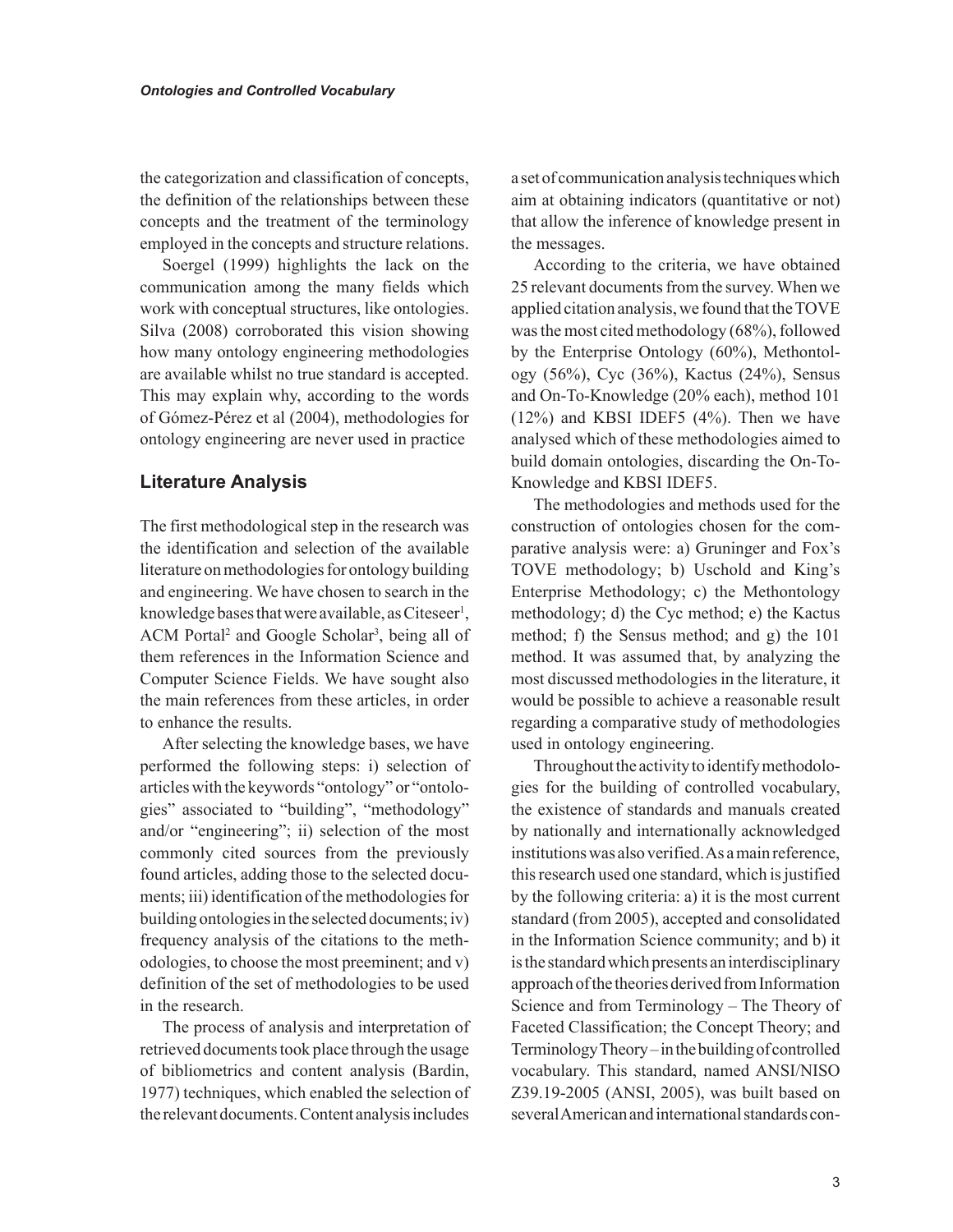cerning the creation of thesauri, including the ISO 2788. Besides the standard, the manual available in the Librarianship, Information and Information Technology site - BITI (Campos, Gomes & Motta, 2004), about thesauri elaboration, was used. The manual, even though focusing on a specific type of controlled vocabulary, proved to be coherent as regards the recommendations given in standard ANSI/NISO Z39.19-2005.

During the preliminary content analysis carried out in the materials regarding the ontology building and controlled vocabulary development, we noticed a similarity between some stages of development of these instruments and other similarities derived from the development of software process. Some similarities were identified especially throughout domain analysis activities and in the technical approaches devised for the creation of conceptual patterns. Therefore it was decided we would use, under this study perspective, the internationally accepted standard for the development of software (IEEE1074-1997), to define the categories of analysis. This choice is justified by the fact that this standard describes a structured and methodical way for product development (Pressman, 2004), and because it derives from Software Engineering, a discipline considered mature in the sense it possesses widely accepted methodologies (Fernández et al., 1999, p.1). As ontologies are considered components of software products (Fernández et al., 1999), the utilization of the standard as instrument for data qualitative analysis was deemed pertinent.

#### **THE CATEGORIES FOR ANALYSIS**

The content analysis categories of the empirical material were defined from principles elucidated by Bardin (1977), who advocates the use of categories for procedures of qualitative analysis. According to the author, the choice of categories may involve several criteria: i) semantic; ii) syntactic (verbs, adjectives, pronouns); iii) lexical (group according to the meaning of the words, group synonyms and antonyms); and iv) expressions and phrases. In this study, the chosen criterion for the categories was the semantic one, that is, it was carried out according to the standard IEEE1074 (1997) and to the literature from the ontologies field. The categories were then adapted to the processes extracted from the standard and from the characteristics particular to ontologies (formalization and integration). They are: i) project management; ii) pre-development; iii) requirements specification; iv) conceptual modelling; v) formalization; vi) implementation; vii) maintenance; viii) integration; ix) evaluation; and x) documentation. Afterwards, each category is established according to standard IEEE-1074 (1997) and methodological principles designed for the building of ontologies (Fernández, Gómez-Pérez, & Juristo, 1997; Uschold, & Gruninger, 1996).

- **• Project management:** activities related to the initial stage of a project, such as the software creation and life-cycle; to the monitoring and control of the software project in its entire life-cycle.
- **• Pre-development:** consists of analyzing ideas or concepts of a system and, due to problems observed in the environment, allocate the system requirements before the beginning of the software development. This stage includes feasibility study activities and the analysis of the system requirements
- **• Requirements specifications:** encompasses restrictions or standards that the software must abide by according to the definitions of the requestor needs. The requirements must serve as an initial document for the realization of modelling and prototyping tasks, and the process is normally interactive.
- **• Conceptual modelling:** aims at developing a well organized and coherent repre-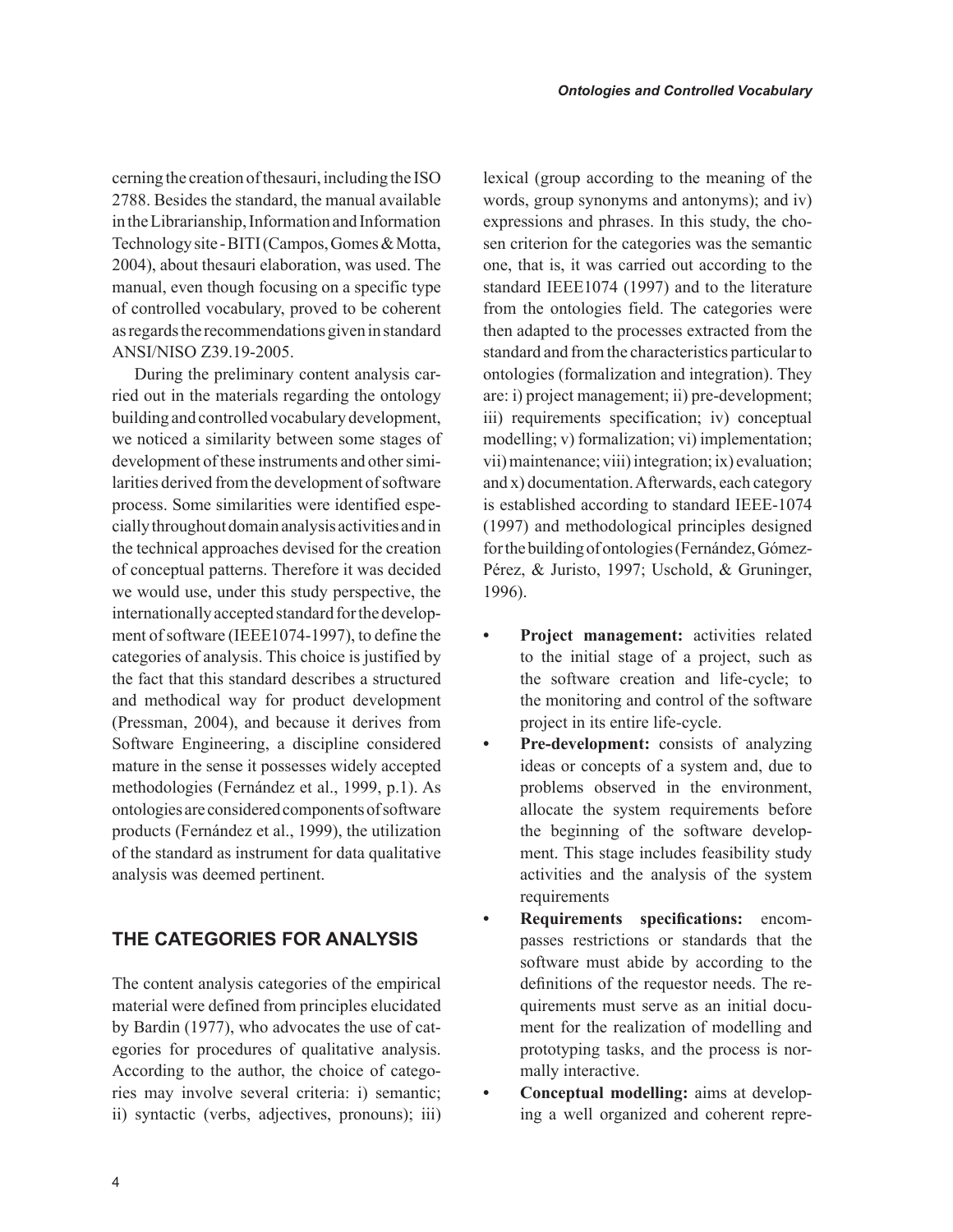sentation of the system, able to comply with the software requirements specified in the requirements activities.

- **• Formalization:** consists of transforming the ontology conceptual model (or conceptualization) into a formal model in order to accurately define its meaning. The professional involved in the ontology building focus on the computer modelling of the problem, using, for example, first-order logic and its extensions (representation systems based on frames, semantic webs, descriptive logic, etc). The techniques used in this stage derive from the Artificial Intelligence area.
- **• Implementation:** results in the transformation of the software's engineering project version into a programming language. In the case of ontologies, the implementation consists of mapping the formal model into a language able to respond to the demand, such as the Web Ontology Language – OWL (Van Harmelen et al., 2003).
- **• Maintenance:** regarded as a post-development stage consisting of identifying problems and improvements in the products. It can result in new versions of the same products.
- **• Integration:** an alternative to facilitate the building of ontologies is to integrate the ontology being created to existing ontologies. This stage considers the reutilization of existing concepts in other ontologies. The proposal is to examine the conceptualization of meta-ontologies (called high level ontologies) and to select (partially or completely) the ones that better fit into the model being constructed. In the integration process the activities can be carried out during the conceptual modelling and ontologies implementing stages. As a result, it is regarded as an integral process.
- **• Evaluation:** the activities are carried out at the same time as the activities of processes

turned to the software development, such as: revision and auditing of the processes, development of testing procedures, testing and result assessment.

**• Documentation:** development and distribution of documentation for developers and users involved in the processes, in order to provide, in due time, information on the software.

The next step was the development of a comparative chart depicting the development stages presented in the methodologies and methods used for the building of ontologies and controlled vocabularies. This scope was devised through a matrix structure representing the objects investigated in its columns and each phase of its life cycle on the lines. Based on the treatment and organization of the content in the structure, it was possible to comparatively analyze every methodology, method and standard, making theoretical and empirical conclusions about the ontologies and controlled vocabulary building processes.

#### **METHODOLOGIES ASSESSED**

This section presents the methodologies and methods used in the building of ontologies as well as the methodology and standard used for the building of controlled vocabulary. Their analysis is described in detail in Silva (2008, p.132). Hence, the section *The Cyc Method* introduces the Cyc Ontology and the method used for its development. The section *Gruninger and Fox's Methodology* presents a few considerations on the Tove Project and the procedures of Gruninger and Fox's methodology. The section *Uschold and King Method* introduces the Enterprise Ontology Project, regarding the procedures of Uschold and King's method. The section *Kactus Method* presents this method. The section *Methontology Methodology* introduces the methods and techniques of Methontology. The section *Sensus*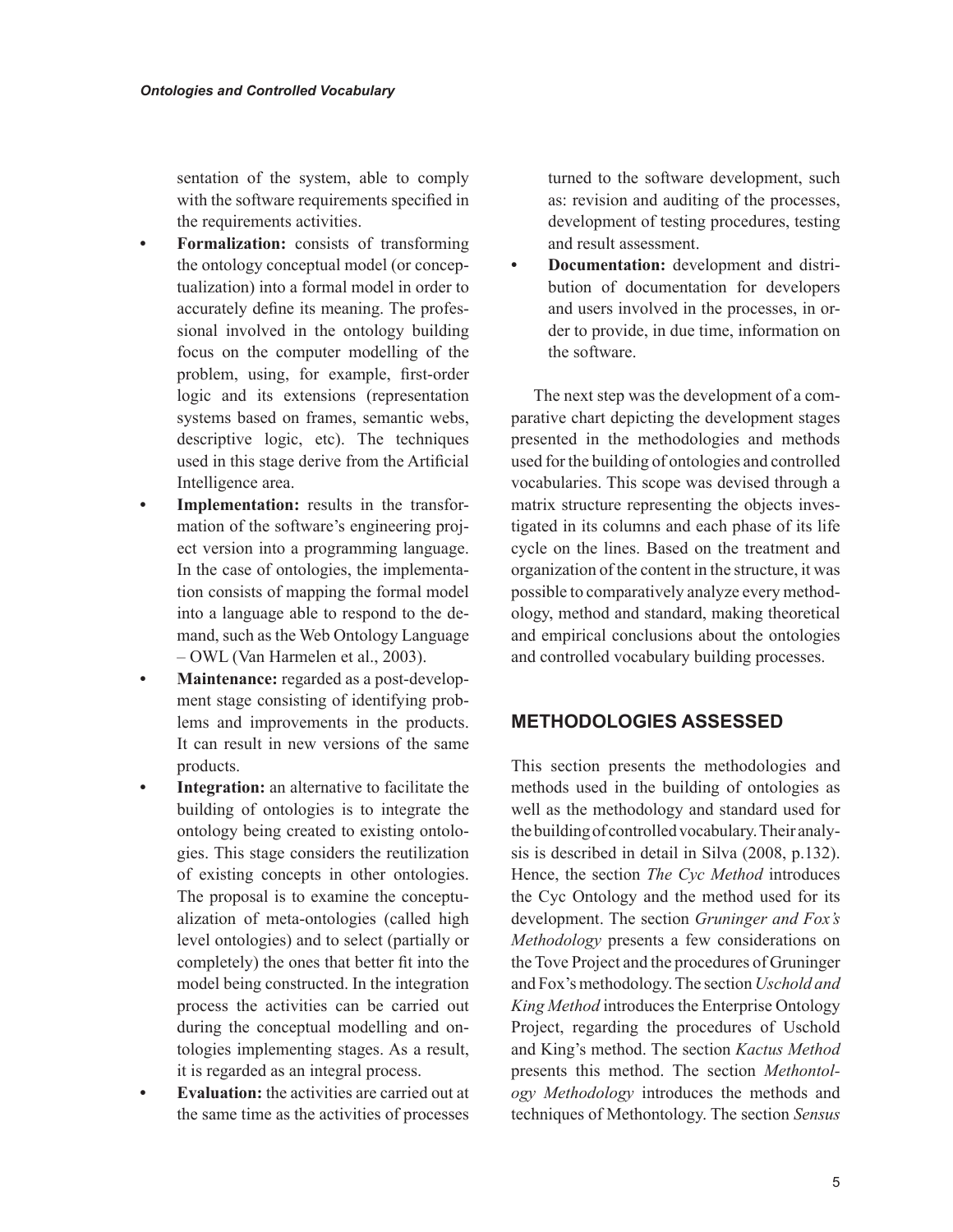*Method* presents the SENSUS ontology and the method that was based on it, the Sensus Method. The section *101 Method* presents this method. Finally, the section *Methodology and Standard for the construction of controlled vocabulary* ponders about the standard used in the building of controlled vocabulary and demonstrates the methodological procedures in the BITI manual which are used for the building of thesauri.

#### **The Cyc Method**

In the 1980's, the company Microelectronics and Computer Technology – MCC began creating Cyc, a broad knowledge base which considers the consensual knowledge on the world, including standards and heuristics for deductions about quotidian objects and events (Reed, & Lenat, 2002). Cyc's language of representation is the CycL, which is considered hybrid because it merges frames to predicate calculus. The language has got an inference machine which allows multiple heritages, automatic classification, maintenance of inverse links, restrictions verification, ordinate search, detection of contradictions and resolution module. The Cyc knowledge base was developed in 1990 by Douglas Lenat and Ramanathan Guha (Fernández, Gómez-Pérez, & Corcho, 2004), and three processes were considered: i) extraction of knowledge from the common sense; ii) extraction helped by computers; and iii) extraction managed by computers. In the first process, the knowledge required for the building of the ontology was manually obtained from different sources, such as articles, books and newspapers. The second process was carried out automatically, with the use of computational tools for the processing of natural language and machine learning capable of using common sense knowledge sufficient to investigate and discover new knowledge. Finally, the third process was carried out by a larger number of tools in order to manage the knowledge extraction from the common sense (parts which are deemed difficult to be interpreted in the knowledge sources involved) in the Cyc base.

#### **Gruninger and Fox's Methodology**

The methodology was proposed by Michael Gruninger and Mark Fox in 1995 (Gruninger, & Fox, 1995), having as groundwork for its development the experience gained in the Toronto Virtual Enterprise project, known as the Tove project (Fox, 1992), whose theoretical and methodological principles are found in the field of Artificial Intelligence. Project Tove's goal is to create a common sense model about the company, namely a shared knowledge regarding the business, able to lead to the deduction of answers to the questions concerning the domain (Fox, 1992). In order to accomplish that, ontologies are created to specify models for public and private organizations, taking under consideration the following characteristics: a) the capacity to provide a shared terminology for organizations, which can be understood and used by each application, that is, by every kind of business; b) the definition of the semantics of every term through a logical theory; c) the implementation of the semantics into a set of axioms which allows the ontology to automatically deduce the answers to the questions common in the organizations scope; and d) the definition of a simbology used to graphically represent terms or concepts (Gruninger, & Fox, 1996). Gruninger and Fox's methodology was used in the University of Toronto Enterprise Integration Laboratory for the project and assessment of integrated ontologies, including propositions for the building of new ontologies and extensions of existing ontologies. The following procedures were proposed in the methodology: i) the devising of motivational frameworks which aim at identifying problems in the current environment; ii) the specification of informal questions, which aim at specifying, in natural language, the requirements that the ontology should be able to meet; iii) the devising of the formal terminology in which, through first-order logic statements, the concepts and their properties are organized in a taxonomy; iv) the specification of formal questions, in which problems are consistently defined before the axioms in the ontology; v)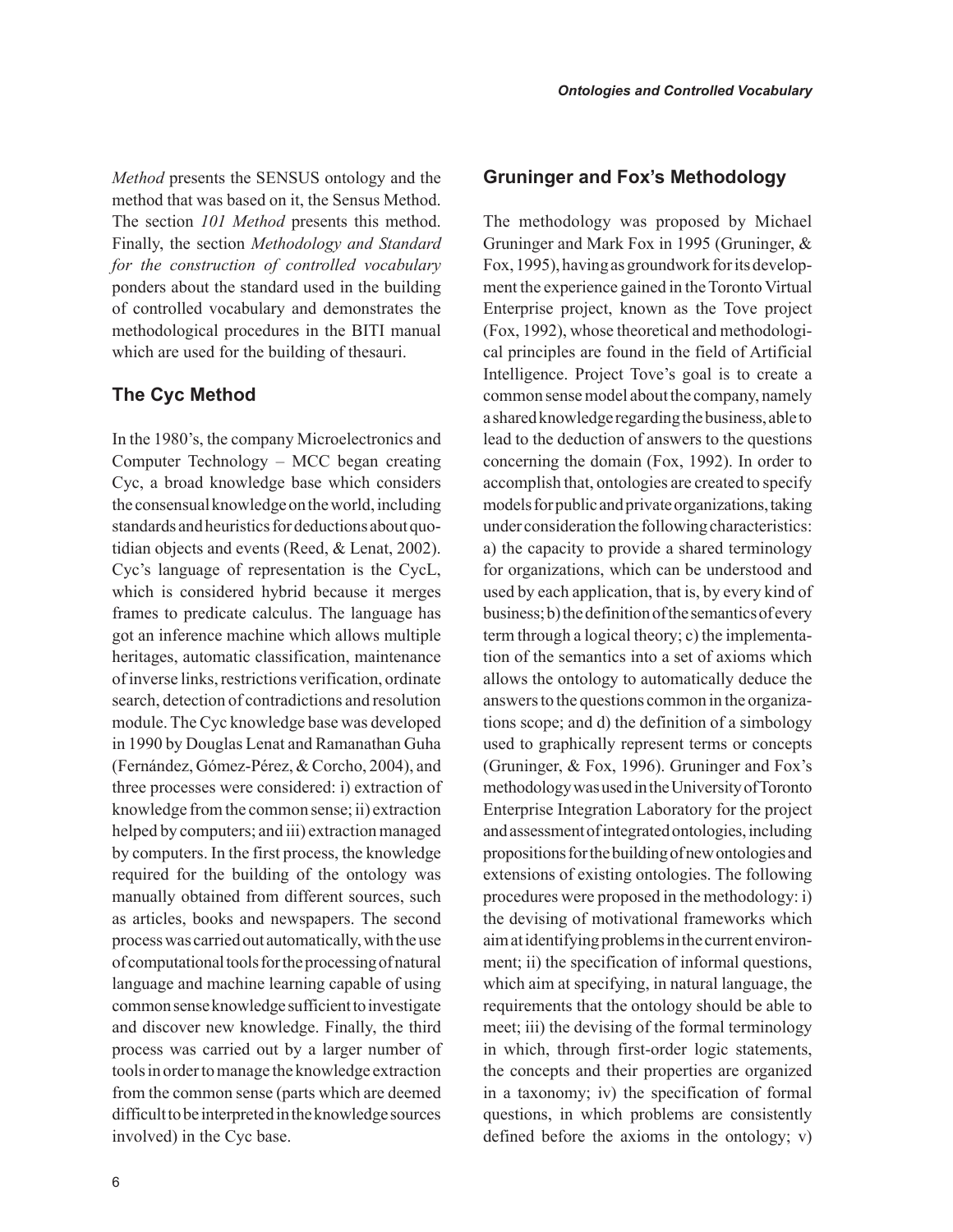the specification of formal axioms which restrict the interpretation of the terms involved in formal questions; and vi) the verification of complete theorems, which determine the conditions under which the solutions to the questions are completed.

#### **Uschold and King Method**

The method was initially proposed by Mike Uschold and Martin King in 1995 (Uschold, & King, 1995) and expanded in 1996 by Mike Uschold and Michael Gruninger (Uschold, & Gruninger, 1996) in the development experience of the *Enterprise Ontology*. Such ontology was developed as part of the project *Enterprise* by the Artificial Intelligence Applications Institute of the University of Edinburgh and partners such as IBM, Unilever, among others.

Uschold and King (1995) consider the following stages necessary for a comprehensive methodology: i) identification of the ontology objective, aiming at identifying the need of construction, the degree of formality (from the informal, using natural language, to the strictly formal, employing logic declarations) and the classes of users of the ontology, including developers, maintainers and users of applications; ii) the ontology construction, which is divided in: a) capture or conception of the conceptualization of the ontology; b) codification or implementation through a language of representation of ontologies and c) integration with existing ontologies; iii) ontology evaluation through specified requirements; and iv) documentation concerning the ontology intentions and the primitives used to express definitions in ontology.

#### **Kactus Method**

The emphasis of the European project, *Esprit Kactus,* is in the organization of knowledge basis which can be shared and reused in different knowledge based systems. In order to do that, domain ontologies are used to organize knowledge independently from the software application which will be built.

Based on the Kactus Project, Amaya Bernaras and colleagues (Bernaras, Laresgoiti, & Corera, 1996) investigated the viability of reusing knowledge systems of technical complexity, such as the domain of electric networks, and the role of ontologies as a support for such systems. This investigation resulted in an ontology construction method in which the processes involved would be conditioned to the development of the application, i.e., every time an application is built, the ontology that represents the knowledge required for that application would be refined. These processes would involve the: i) development of a list or requirements or prerequisites which have to be fulfilled by the application; ii) identification of relevant terms for the application domain based on such requirements, building, therefore, a preliminary model, iii) refinement and structuring of the ontology in order to achieve a definite model; iv) search for ontologies already developed by other applications so as to reuse them. The reused ontologies would demand refinement and extension to be employed in the new application.

#### **Methontology Methodology**

The Methontology was developed in the laboratory of Artificial Intelligence of the Polytechnic University of Madrid between 1996 and 1997 by the group of researchers (Fernández, Gómez-Pérez, & Juristo, 1997; Gómez-Pérez, Fernández, & Vicente, 1996).

Methontology involves a set of development stages (specification, conceptualization, formalization, integration, implementation and maintenance), a life cycle based on prototypes evolution (Pressman, 2004) and techniques to carry out planning, development and support activities. The planning activity includes task echeloning and control, aiming at reaching the desired quality. The support activities involve knowledge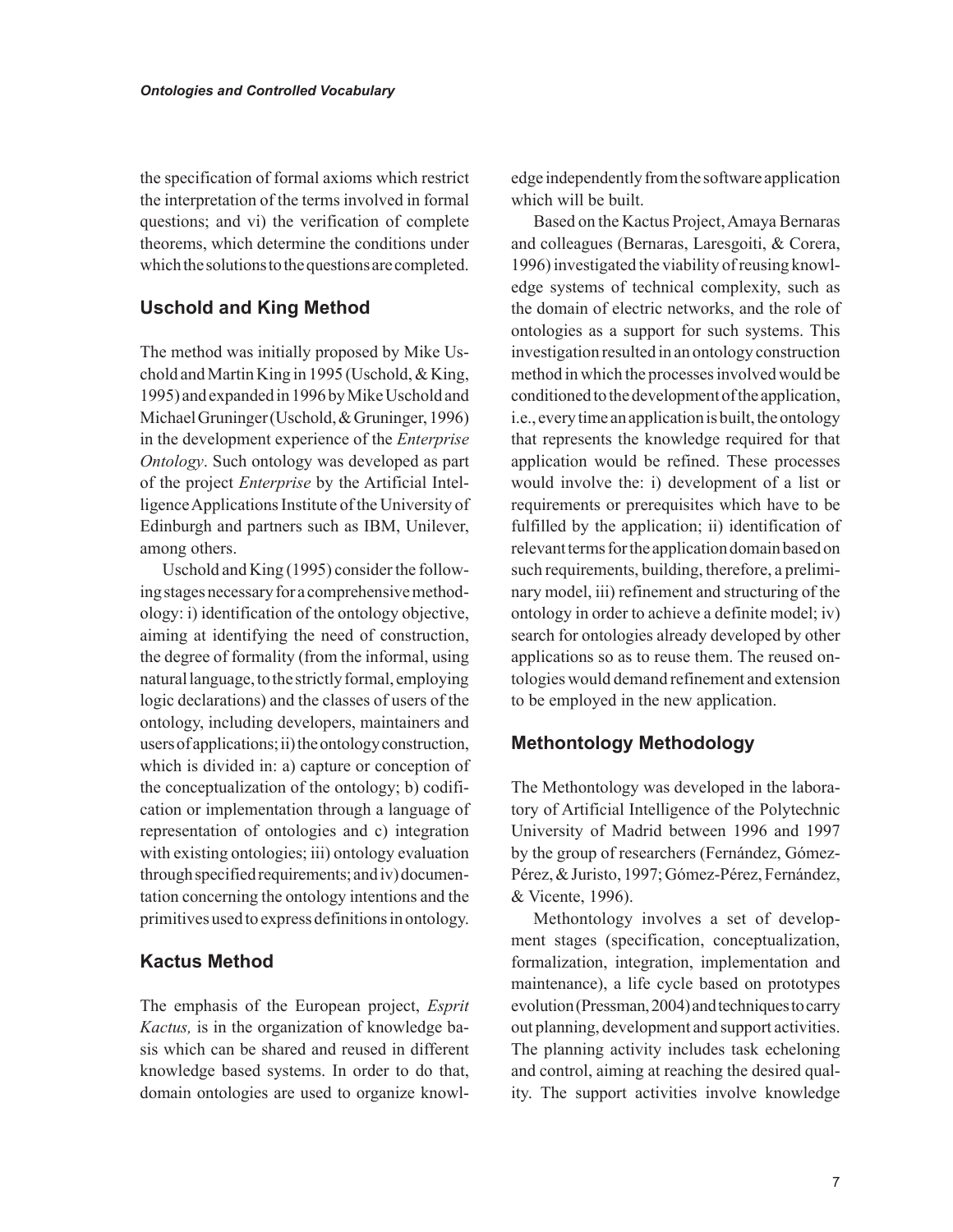acquisition, documentation and evaluation, and they take place throughout the ontology's life cycle. The initial development stages (specification and conceptualization) demand a great effort within the support activities, such as knowledge acquisition and evaluation. This is due to many reasons: a) most of the knowledge is acquired in the beginning of the ontology construction process; and b) the conceptual model should be correctly evaluated to avoid future errors in the life cycle of the ontology. Finally, the detailed documentation should be produced at the end of each stage anticipated in the life cycle.

#### **Sensus Method**

The SENSUS ontology was developed by the group of natural language *Information Sciences Institute* – ISI aiming to be used in the processing of natural language. The SENSUS ontology comprehends approximately 70.000 concepts, organized hierarchically according to their abstraction level, which ranges from medium to high. However, its structure does not contemplate domain-specific terms (Swartout et al., 1996); to do so, the domain-specific terms are linked to the comprehensive SENSUS ontology, in order to build ontologies for private domains.

The Sensus method, based on the SENSUS ontology, presents some procedures to establish links among the specific terms and the high-level ontology terms (Swartout et al., 1996). The result of such process is a structure of a new ontology, which is automatically generalized through the OntoSaurus tool (Fernández, Gómez-Pérez, & Corcho, 2004; Swartout et al., 1996). According to the method, the procedures involved in the building of specific domain ontology would be: i) to identify the relevant concepts in the domain; ii) to link manually the concepts to the SENSUS ontology; iii) to add paths to the concept of SENSUS top hierarchy; iv) to add new domain concepts; and v) to complete the hierarchies.

#### **101 Method**

The 101 method (Noy, & McGuinness, 2001) was conceived based on the experience in the development of wine and food ontology, using the ontology-editing environment *Protégé-2000* (Horridge et al., 2004).

The 101 method proposes basically four activities for the development of an ontology: i) define classes in the ontology; ii) organize the classes in a taxonomy; iii) define slots (or properties) for the classes and describe their allowed values (called facets); and iv) fill the slots values for the instances. Such activities imply in modelling decisions, which the method tries to emphasize, besides being an iterative process of an ontology life cycle.

#### **Methodology and Standard for the Construction of Controlled Vocabulary**

The standard proposed by the *National Information Standards Organization* (NISO, 2005) sets the general guidelines for the construction, formatting and maintenance of controlled monolingual vocabulary. Concerning the construction standards, the ANSI/NISO Z39.19-2005 standard allows the construction of various kinds of controlled vocabulary, including thesauri, taxonomies, lists and synonyms rings, in a known and structured order, aiming at making clear the equivalence, associative and hierarchical relationships, when applicable to each type (see appendix B of the standard, page 135). This flexibility is important, as it allows a better adaptation of the instrument to the needs of the informative environment, as, for example, the Web.

An innovation of the ANSI/NISO Z39.19- 2005 in relation to the previous standards is the inclusion of the faceted analysis, whose basis is concentrated in the work of Ranganathan (Ranganathan, 1967) and in the refinements made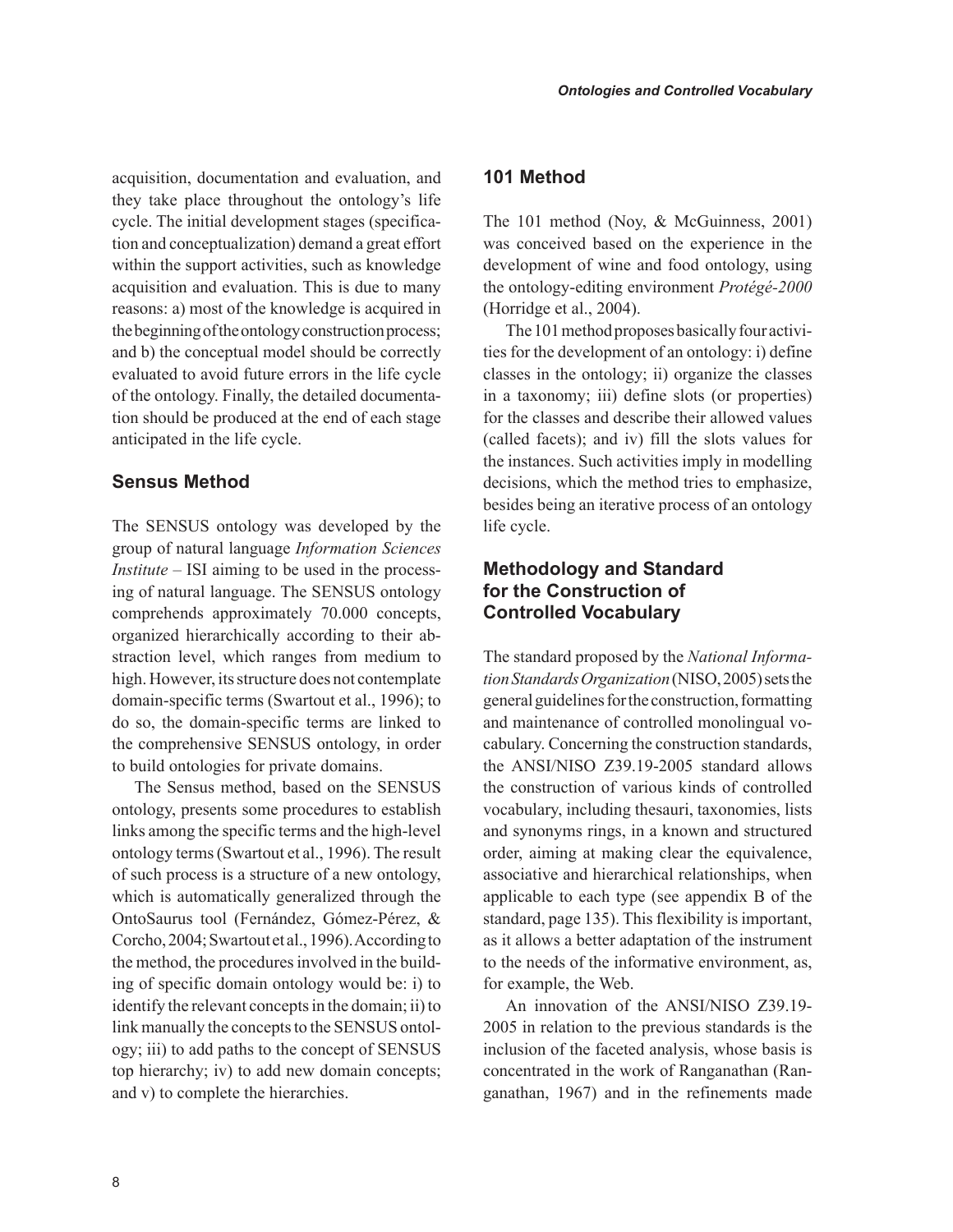by the *Classification Research Group* – CRG (Campos, Gomes & Motta, 2004), in England, for the elaboration of thesaurus in specific areas of knowledge. Another important question is the orientation regarding the interoperability among controlled vocabularies.

Finally, the ANSI/NISO Z39.19-2005 standard recommends special treatment in relation to the term with regards to activities involved in the construction process. Yet, the BITI manual (Campos, Gomes & Motta, 2004) on the elaboration of a type of controlled vocabulary, the thesauri, describes in details and in sequence the necessary procedures to its construction. In this way, the BITI manual is more efficient than the ANSI/NISO Z39.19-2005 standard as regards methodological principles explicitly defined for the building of controlled vocabularies. The procedures proposed in the manual can be summarized in: i) planning, which consists in delimitating the subject area to be covered by the specialized vocabulary, define the target public to whom the instrument is destined to and elaborate the planning for future maintenances which become necessary; ii) vocabulary survey, which consists in selecting the terms representing the subject and define them according to the nature of the subject; iii) concept organization, consisting in grouping the terms of the same nature in categories or facets, aiming at allowing a better understanding of the concept and organization of the relationship between the concepts; iv) final presentation, including the kinds of exhibition (simple alphabetic lists or graph visualizations) and the format which can be printed or electronic; and v) evaluation criteria, which determines if the controlled vocabulary is giving satisfactory search results, implying in a good relationship between precision and revocation. After presenting the investigated objects, the content is classified within each category, denominated, from this point on, process building phases. The phases are shown in Table 1, below, summarizing the analysis of the methodologies, methods and norms. The phases

which were not proposed in the investigated objects had their cells filled in with "Absent", when contemplated, the cell was filled in with the adopted methodological principles.

#### **COMPARATIVE ANALYSIS**

In order to carry out the comparative analysis, it was necessary to understand the methodological procedures of the investigated objects, presented in the previous section. Such understanding was possible through content analysis conducted in empirical materials by means of the categories of analysis explained in particular section.

Based on the information displayed in the Table 1, some considerations were drawn about the methodologies and methods for the building of ontologies and about the methodology and standard for the construction of controlled vocabularies which were analyzed here. Such considerations are listed below:

- There are several strategies for the development of ontologies, proving the hypothesis that different groups present diverse approaches and characteristics, for different aims and applications (Fernández et al., 1999).
- In the ontologies context, some approaches follow a life cycle model, whereas others do not. In this aspect, the one that stands out is the Methontology as it is almost complete regarding a development cycle, since it does not propose only a pre-development phase. Such remark can be confirmed in Table 1.
- Regarding details of the activities and procedures to carry them out, some methodologies and methods prove to be superficial in the elucidation of the steps to be followed in construction of ontologies. This is the case of the Cyc, Kactus and Sensus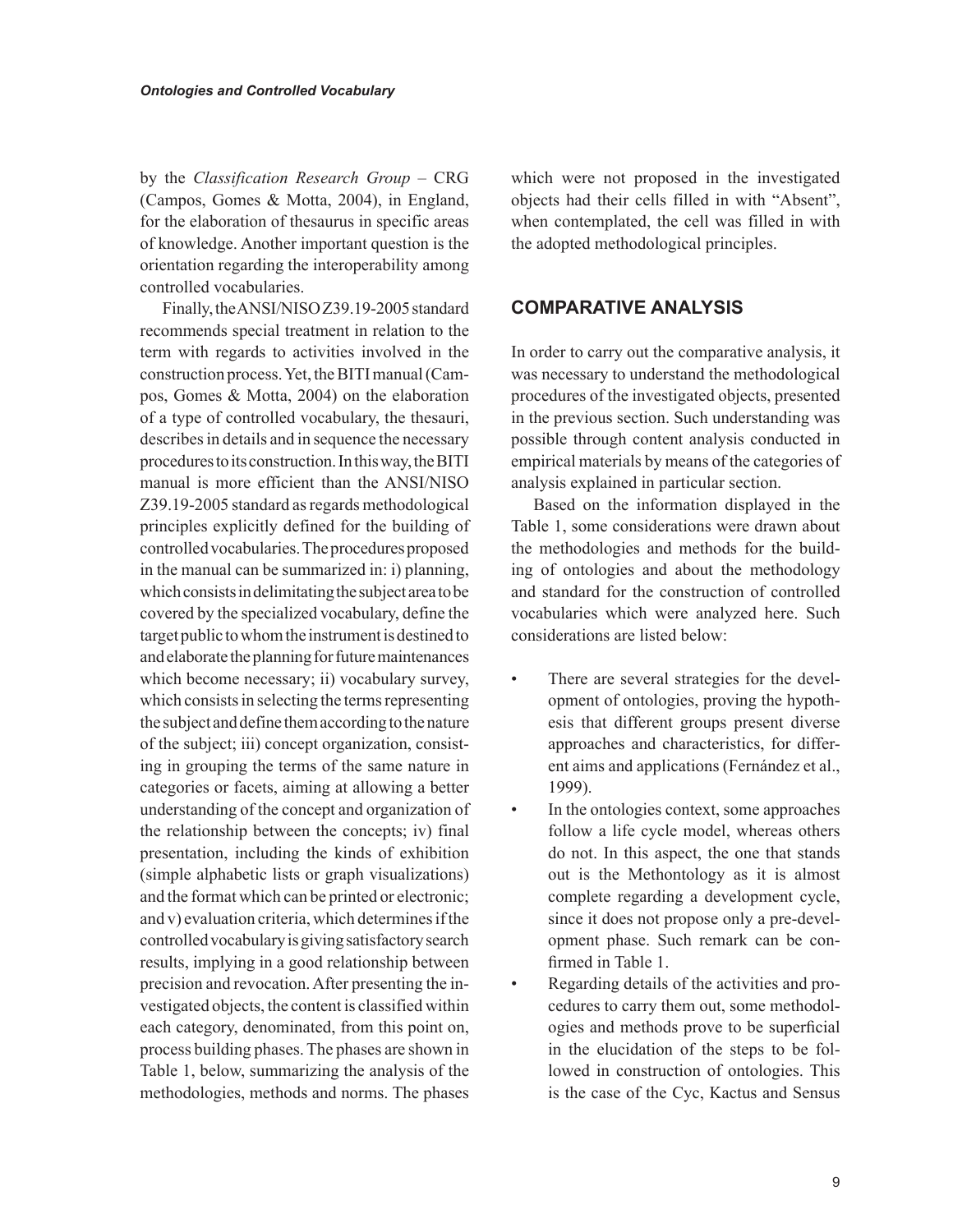|  | <b>BITI Manual</b>        | Project planning<br>activities.                                            | Absent                                                   | tion; and ii) target<br>public definition.<br>i) Area delimita- | lationships (logic<br>and ontological);<br>facets classifica-<br>Terms selection;<br>concepts and re-<br>definition of<br>tion.                                                      | Absent                                                                                    | Absent                                                                                                                                  |
|--|---------------------------|----------------------------------------------------------------------------|----------------------------------------------------------|-----------------------------------------------------------------|--------------------------------------------------------------------------------------------------------------------------------------------------------------------------------------|-------------------------------------------------------------------------------------------|-----------------------------------------------------------------------------------------------------------------------------------------|
|  | Z39.19-2005               | Recommends<br>ment systems<br>tics necessary<br>characteris-<br>to manage- | Recommends<br>tion feasibil-<br>a construc-<br>ity study | Absent                                                          | Recommends<br>organization<br>hierarchical,<br>knowledge;<br>and equiva-<br>of relation-<br>associative<br>nization of<br>analysis in<br>the orga-<br>the facet<br>ships in<br>lent. | Absent                                                                                    | Absent                                                                                                                                  |
|  | Method<br>101             | Absent                                                                     | Absent                                                   | definition<br>questions<br>petency<br>Com-                      | Definition<br>of classes,<br>(restrains)<br>stances<br>and in-<br>facets<br>slots,                                                                                                   | language<br>sentation<br>based on<br>frames.<br>Repre-                                    | Interactive<br>use of the<br>language<br>tégé tool.<br>the Pro-<br>through                                                              |
|  | Sensus                    | Absent                                                                     | Absent                                                   | Absent                                                          | tion of the<br>Identifica-<br>key-terms<br>domain                                                                                                                                    | Through the<br>semantic<br>network.                                                       | OntoSaurus<br>Uses the<br>develop-<br>tool for<br>ment.                                                                                 |
|  | Methontology              | control and qual-<br>activities; task<br>Staggering of<br>ity guarantee.   | Absent                                                   | Definition of on-<br>tological scope                            | conceptualization<br>of the ontology.<br>construction of<br>involving the<br>Activities                                                                                              | conceptual model<br>guage as descrip-<br>tive logic.<br>in a formal lan-<br>Formalize the | veloping environ-<br>Recommends de-<br>integration phase.<br>ments that fits to<br>meta-ontologies<br>and ontologies<br>selected in the |
|  | Kactus                    | Absent                                                                     | Absent                                                   | Require-<br>ments<br>list.                                      | cation of<br>Identifi-<br>relevant<br>terms.                                                                                                                                         | Absent                                                                                    | Absent                                                                                                                                  |
|  | Uschold and<br>King       | Absent                                                                     | Absent                                                   | Determine on-<br>tological aims.                                | vocabulary con-<br>Consensual<br>struction.                                                                                                                                          | Absent                                                                                    | language repre-<br>sentation such<br>as Prolog and<br>Ontolingua.<br>Requires a                                                         |
|  | Gruninger e Fox<br>Absent |                                                                            |                                                          | competency<br>questions.<br>Informal                            | terminology<br>conception.<br>Formal                                                                                                                                                 | Formalization<br>tions. Axioms<br>specifications.<br>tency ques-<br>of compe-             | Axioms spec-<br>implemented<br>ifications are<br>in Prolog.                                                                             |
|  |                           |                                                                            | Motivation Scenarios                                     | lge<br>extraction<br>knowled<br>Manual                          | Absent                                                                                                                                                                               | Absent                                                                                    | Knowledge<br>computer-<br>supported<br>tool<br>tion with<br>codifica-<br>tion and<br>extrac-                                            |
|  | Cyc                       | Absent                                                                     | Absent                                                   | Specifica-<br>Require-<br>ments<br>tion                         | Conceptual<br>Modelling                                                                                                                                                              | Formaliza-<br>tion                                                                        | Implemen-<br>tation                                                                                                                     |
|  |                           | Project Management                                                         | Pre-devel-<br>opment                                     | Develop-<br>ment                                                |                                                                                                                                                                                      |                                                                                           |                                                                                                                                         |
|  | lifecycle phases          |                                                                            | Guided<br>$\Pr{\text{oj}-}$<br>ects                      |                                                                 |                                                                                                                                                                                      |                                                                                           |                                                                                                                                         |

Table 1. Synoptic table of the methodologies, methods and standards with respect to the categories of pre-defined analysis *Table 1. Synoptic table of the methodologies, methods and standards with respect to the categories of pre-defined analysis* 

continued on following page *continued on following page*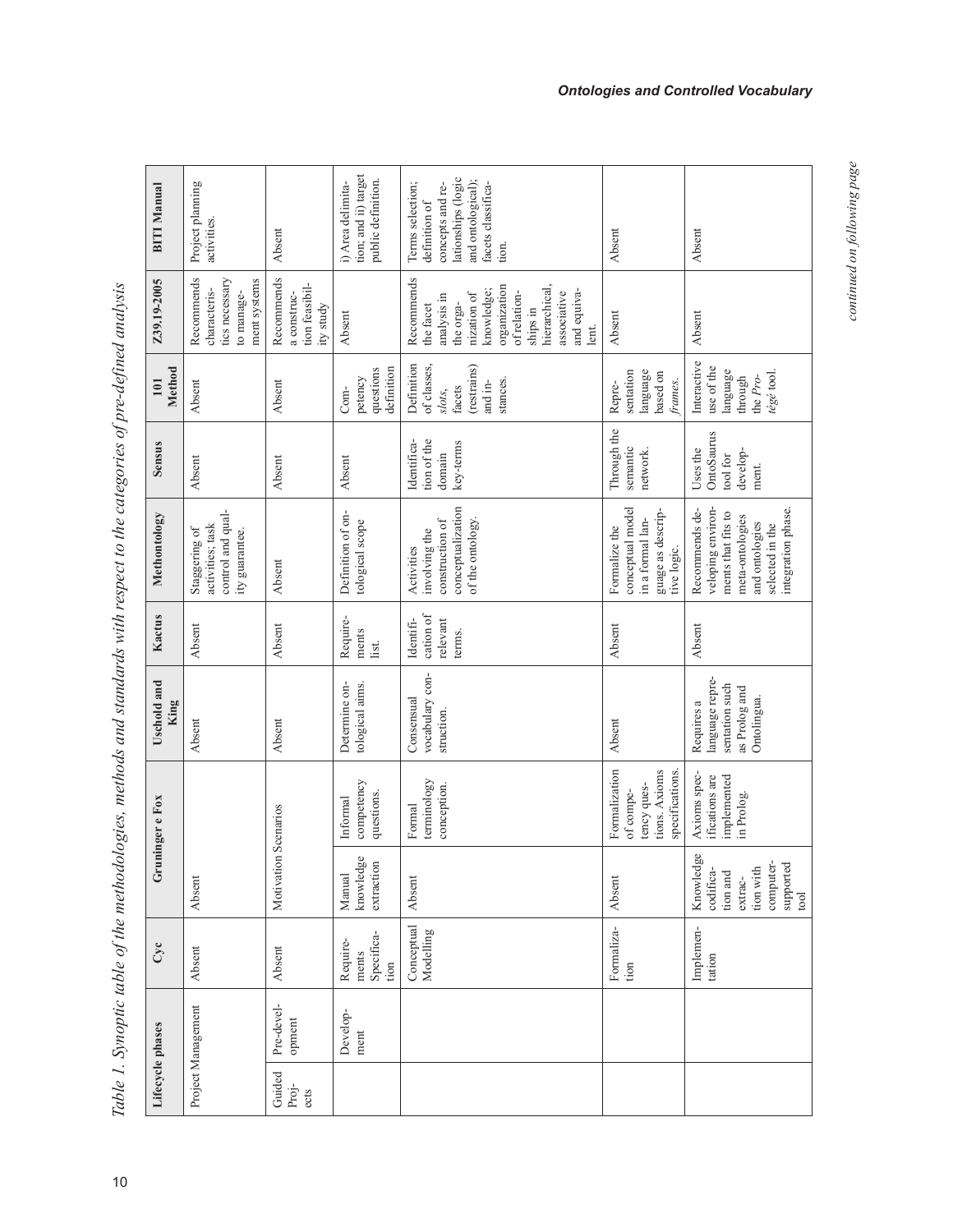| <b>BITI Manual</b>  | new terms should<br>be done in a spe-<br>cific spreadsheet.<br>The inclusion of                        | Absent                                                                             | Criteria adopted<br>tion or not of a<br>for the adop-<br>thesaurus. | Data records in<br>spreadsheets.                              |
|---------------------|--------------------------------------------------------------------------------------------------------|------------------------------------------------------------------------------------|---------------------------------------------------------------------|---------------------------------------------------------------|
| Z39.19-2005         | Recommends<br>alteration and<br>exclusion of<br>the addition,<br>procedures<br>related to<br>terms.    | Absent                                                                             | Recommends<br>the use of<br>usability<br>testing.                   | on the docu-<br>mendations<br>mentation<br>Recom-<br>content. |
| Method<br>101       | Absent                                                                                                 | Considers<br>of ontolo-<br>the reuse<br>gies.                                      | Absent                                                              | Via Pro-<br>tégé                                              |
| Sensus              | Absent                                                                                                 | integration<br>to SENSUS<br>ontology.<br>Manual                                    | Absent                                                              | Absent                                                        |
| Methontology        | conceptualization<br>necessary adjust-<br>concerning the<br>ments in the<br>Orientation<br>activities. | Integration docu-<br>ment with meta-<br>ontologies                                 | Divided in ontol-<br>ogy verification<br>and validation.            | Recommended in<br>each phase.                                 |
| Kactus              | Absent                                                                                                 | existing<br>already<br>ontolo-<br>Search<br>gies.<br>for                           | Absent                                                              | Absent                                                        |
| Uschold and<br>King | Absent                                                                                                 | Integration with<br>existing ontolo-<br>gies.                                      | tency questions.<br>through compe-<br>Can be done                   | Claims and<br>primitives.                                     |
| Gruninger e Fox     | Absent                                                                                                 | Integration of common core                                                         | Through complete theorems.                                          | Absent                                                        |
|                     | Absent                                                                                                 | ontologies.                                                                        |                                                                     |                                                               |
| Cyc                 | Mainte-<br>nance                                                                                       | Integra-<br>puter<br>systems<br>to $Cyc$<br>micro<br>theories<br>tion of<br>$com-$ | Absent                                                              | Absent                                                        |
|                     | Post-devel-<br>opment                                                                                  | Integration                                                                        | Evaluation                                                          | Documen-<br>tation                                            |
| Lifecycle phases    |                                                                                                        | grative<br>cesses<br>Inte-<br>pro-                                                 |                                                                     |                                                               |

Table 1. Continued *Table 1. Continued*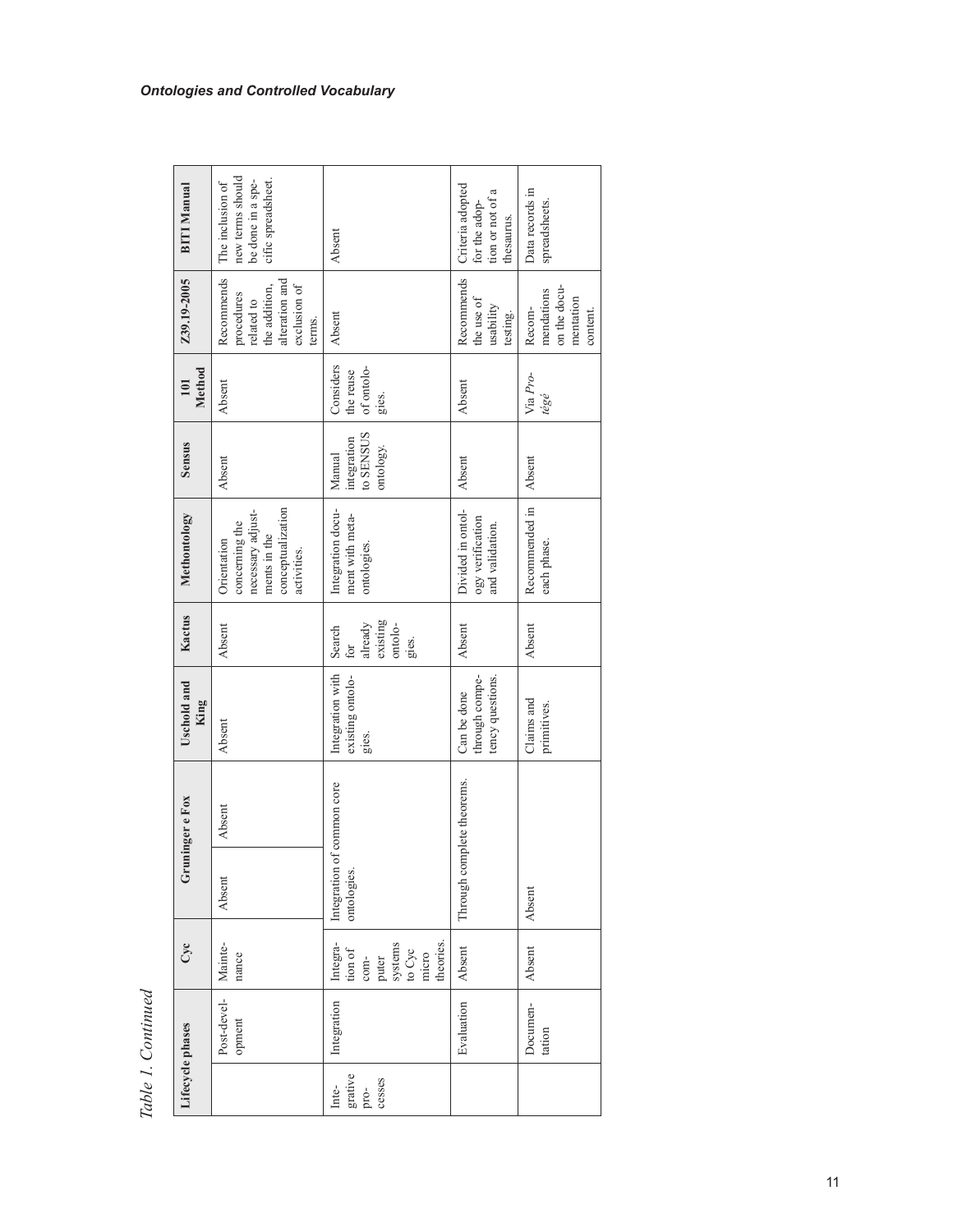methods, which seem to assume that the ontologist already dominates the subject of ontology construction and does not need details about the activities and procedures involved. Yet, the Methontology stands out in supplying, most of the times, details concerning how to proceed in conducting a given activity.

- Some approaches emphasize the development activities, specially the ontology implementation (Cyc method and 101 method), disregarding important aspects related to project management, feasibility studies, and maintenance and evaluation of ontologies.
- The BITI manual presented a virtually complete life cycle according to the IEEE-1074 (1997) standard, as shown in Table 1. The formalization, implementation and integration phases were not taken into consideration as they did not belong to the controlled vocabularies purpose. In this way, the maturity of the methodology in relation to a life cycle model can be checked.
- Finally, it is worth saying that the thesaurus construction methodology stood out in relation to the other methodologies and methods for building ontologies in the theoretical and methodological aspect, for the identification, definition and organization of concepts. Although these indicate methods to identify concepts, present resources to define concepts and organize them in taxonomy, they do not explain clearly the theoretical principles which govern the classification theory (Ranganathan, 1967) neither the concept theory (Dahlberg, 1978) in the specification of their elements. Such principles would be relevant in methodologies for ontology constructions, since both tools, ontologies and thesaurus, present semantic and conceptual relationships.

#### **FUTURE RESEARCH DIRECTIONS**

The ontology development, in spite of many works being presented in the last decade, is still a relatively unexplored field, in which much work is still needed. The authors are working at the moment in compiling the gold standard pieces of each methodology, along with some novelty research, to propose an integrated framework for ontology building. For the moment, it is known that it would be less likely that a general framework would work for any ontology type, in any domain, but the different approaches must be integrated in order to an adequate process to take place. We also acknowledge the fact that we have not analyzed the potential influences that each software tool and formal language, chosen to build ontologies, can have. They potentially interferes with the final steps of the process, given the extent in which those tools and languages can represent entities, relationships, instances, constraints, etc.

#### **CONCLUSION**

This chapter proposed an assessment of the most representative methodologies and methods for ontology construction in literature, and also pointed out similarities between standards of construction of software (IEEE-1074) and methodological principles used in the elaboration of ontologies and controlled vocabularies. Such similarity was evident in the analysis of methodologies, methods and norms investigated, presented in section *METHODOLOGIES ASSESSED*. The methodology presented in the BITI manual for the construction of thesaurus is mature as a life cycle model, since the construction processes fit most categories of analysis based on IEEE-1074 standard (1997). Although the recommendations of the ANSI/NISO Z39.19-2005 standard were classified in the categories of analysis, such norm does not aim at proposing an activity cycle for the construction of controlled vocabularies, but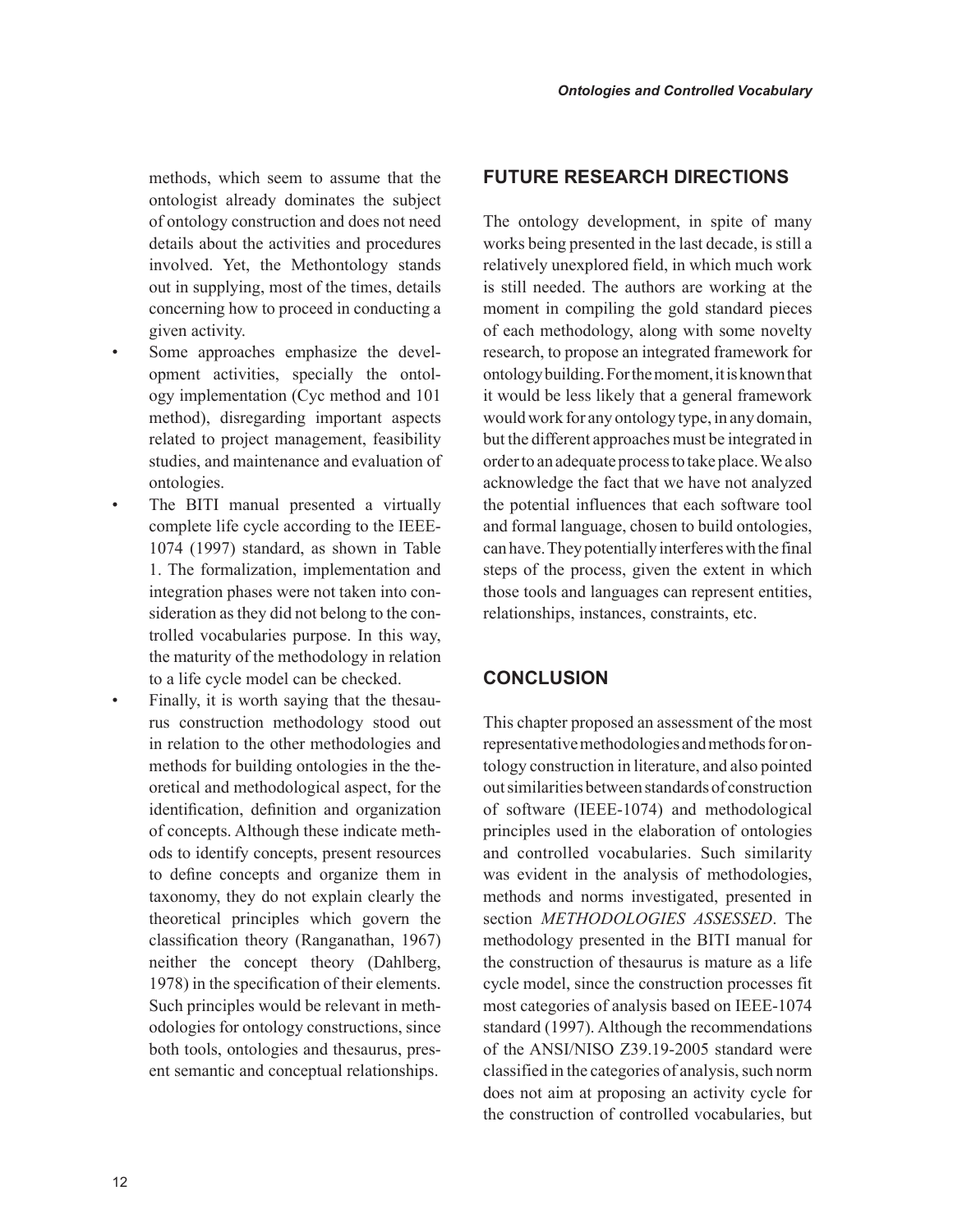to recommend a series of treatments concerning the term in activities that fit the building process. Regarding the methodologies for ontology construction, the Methontology was prominent in the maturity aspect according to the IEEE-1074 (1997) standard, as only the pre-development category was not taking into consideration in its development process.

The chapter also confirmed some problems related to the lack of a standard for ontology construction and the lack of systematic explanations of how, where and under which limits the theoretical approaches can be used within the elaboration process. This fact was verified in the methodology analysis and the ontology building methods investigated in the research, which, in most cases, were not efficient in explaining clearly the construction procedures. Thus, the solution for these problems would be centred on a methodological proposal based on theoretical and methodological principles which would give scientific support to the ontology building process. Finally the presentation of a comparative analysis as a preliminary step can be used to define methodological standards for ontology building.

### **REFERENCES**

Almeida, M. B., & Barbosa, R. R. (2009). Ontologies in knowledge management support - A case study. *Journal of the American Society for Information Science and Technology*, *60*(10), 2032–2047. doi:10.1002/asi.21120

Bardin, L. (1977). *L'analyse de contenu*. Paris, France: Presses Universitaires de France.

Bernaras, A., Laresgoiti, I., & Corera, J. (1996). Building and reusing ontologies for electrical network applications. In W. Wahlster, (Ed.), *The European Conference on Artificial Intelligence* (pp. 298-302). Chichester, UK: John Wiley & Sons.

Berners-Lee, T., Hendler, J., & Lassila, O. (2001). The Semantic Web. *Scientific American*, *284*(5), 34–43. doi:10.1038/scientificamerican0501-34

Campos, M. L. A., Gomes, H. E., & Motta, D. F. (2004). Tutorial de Tesauro. UFF. Retrieved February 8, 2009, from http://www.conexaorio. com/biti/tesauro

Corazzon, R. (2008). *What is ontology? Definitions by leading philosophers. Ontology: A resource guide for philosophers*. Retrieved November 9, 2008, from http://www.formalontology. it/section\_4.htm

Dahlberg, I. (1978). A referent-oriented, analytical concept theory for interconcept. *International Classification*, *5*(3), 142–151.

Fernández, M., Gómez-Pérez, A., & Corcho, O. (2004). Methodologies and methods for building ontologies . In Gómez-Pérez, A., Fernández-López, M., & Corcho, O. (Eds.), *Ontological engineering* (pp. 107–153). London, UK: Springer.

Fernández, M., Gómez-Pérez, A., & Juristo, H. (1997). *Methontology: From ontological art towards ontological engineering*. Retrieved April 16, 2009, from http://www.aaai.org/Papers/Symposia/Spring/1997/SS-97-06/SS97-06-005.pdf

Fernández, M., Gómez-Pérez, A., Sierra, J. P., & Sierra, A. P. (1999). Building a chemical ontology using methontology and the ontology design environment. *Intelligent Systems*, *14*(1), 37–46. doi:10.1109/5254.747904

Fox, M. S. (1992).*The TOVE Project: Towards a common-sense model of the enterprise*. Retrieved December 20, 2005, from http://www. eil.utoronto.ca/enterprise-modelling/papers/foxtove-uofttr92.pdf

Gilchrist, A. (2003). Thesauri, taxonomies and ontologies - An etymological note. *The Journal of Documentation*, *59*(1), 7–18. doi:10.1108/00220410310457984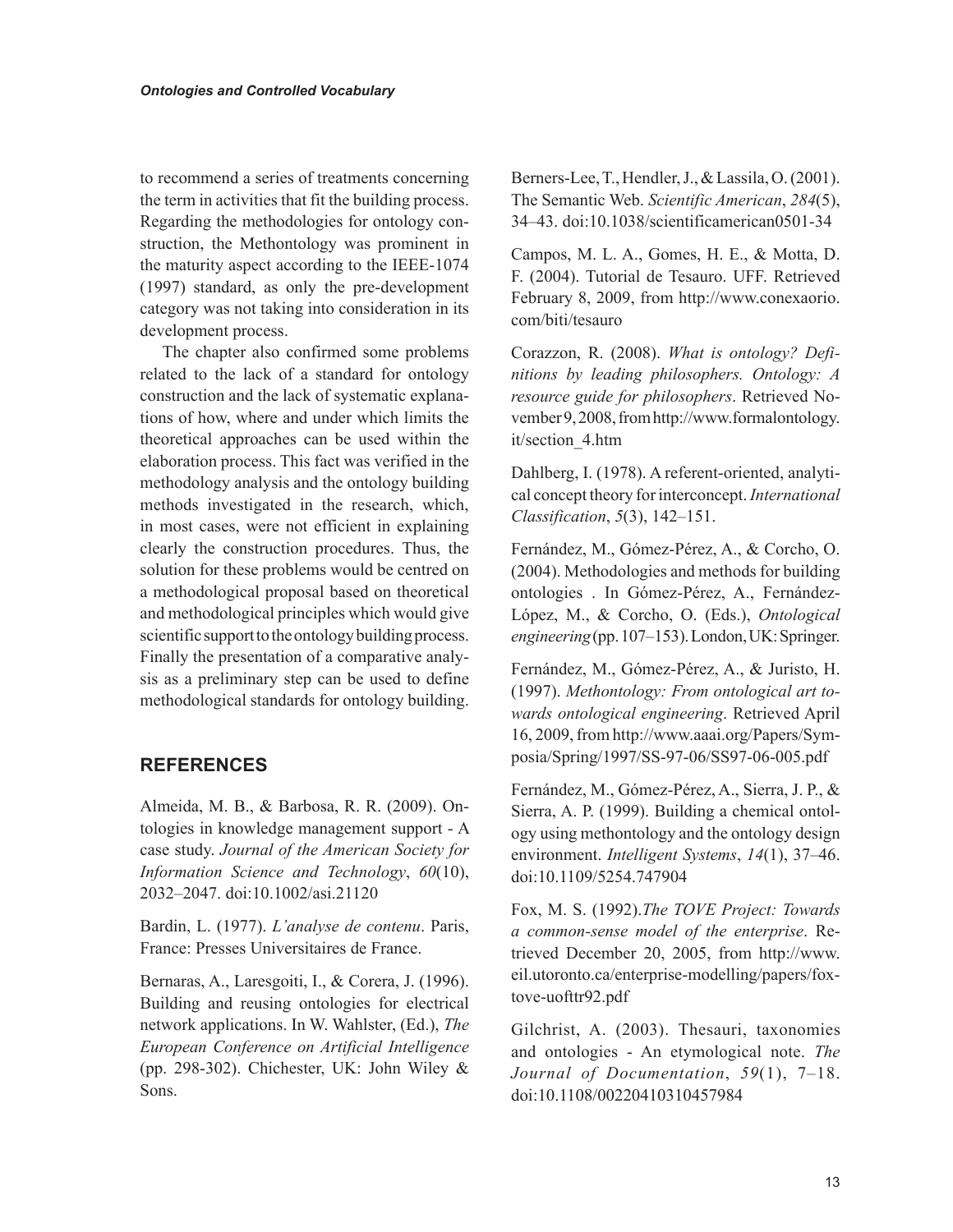Gómez-Pérez, A., Fernández-Lopez, M., & Corcho, O. (2004). *Ontological engineering: With examples from the areas of knowledge management, e-commerce and the Semantic Web*. Springer.

Gómez-Pérez, A., Fernández-Lopez, M., & Vicente, A. J. (1996).*Towards a method to conceptualize domain ontologies*. Retrieved March 24, 2005, from http:// webode. dia. fi. upm. es/ Asun/SSS97.ps

Gruber, T. (1993). *What is an ontology?* Retrieved April 16, 2009, from http://www-ksl. stanford. edu/kst/what-is-an-ontology.html

Gruninger, M., & Fox, M. S. (1995). *Methodology for the design and evaluation of ontologies*. Retrieved January 9, 2007, from http:// citeseerx. ist. psu. edu/ viewdoc/ summary? doi=10.1.1.44.8723

Gruninger, M., & Fox, M. S. (1995). Methodology for the design and evaluation of ontologies. In D. Skuce (Ed.), *Proceedings of the Workshop on Basic Ontological Issues in Knowledge Sharing, International Joint Conference on Artificial Intelligence (IJCAI 1995)* (pp. 1–10). Montreal, Canada: AAAI Press.

Horridge, M., Knublauch, H., Rector, A., Stevens, R., & Wroe, C. (2004). *Pratical guide to building OWL ontologies using the Protégé-OWL plugin and CO-ODE tools*. Retrieved June 30, 2006, from http://www.co-ode.org/resources/tutorials/ ProtegeOWLTutorial.pdf

Institute of Electrical and Electronics Engineers. (1997). *IEEE 1074 standard for developing software life cycle processes*. Retrieved February 10, 2006, from http:// ieeexplore. ieee.org/ Xplore/ login.jsp?url=/ iel4/5984/16018/00741936. pdf?temp=x

Lancaster, F. W. (1986). *Vocabulary control for information retrieval*. Richmond, VA: IRP.

NISO. (2005). *ANSI/NISO Z 39.19: 2005 - Guidelines for the construction, format, and management of monolingual controlled vocabularies*. Retrieved April 20, 2008, from http://www.niso.org/kst/reports/standards/ kfile\_download?id%3Austring%3Aiso-8859-1=Z39-19-2005.pdf

Noy, F. N., & Guinness, D. L. (2001). *Ontology development 101: A guide to create your first ontology*. Stanford University, 2001. Retrieved February 15, 2003, from http:// protege. stanford. edu/ publications/ ontology\_development/ontology101.pdf

Pressman, R. S. (2004). *Software engineering: A practitioner's approach*. New York, NY: McGraw-Hill.

Ranganathan, S. R. (1967). *Prolegomena to library classification*. Bombay, India: Asia Publishing House.

Reed, S. L., & Lenat, D. B. (2002). *Mapping ontologies into Cyc*. Retrieved February 12, 2005, from http://www.cyc.com/doc/white\_papers/ mapping-ontologies-into-cyc\_v31.pdf

Silva, D. L. (2008). *A proposal for a methodology of building ontologies: Interdisciplinary perspective between the Information Science and the Computer Science*. Master Thesis, Universidade Federal de Minas Gerais, Belo Horizonte, Minas Gerais, BR, School of Information Science.

Soergel, D. (1997). *Functions of a thesaurus / classification / ontological knowledge base*. Retrieved August 2, 2005, from http://dl.lib.brown. edu/intranet/ws/userx/docs/Soergel--Functions% 20of%20a%20thesaurus%20%20classification%20%20ontological%20knowledge%20base. pdf